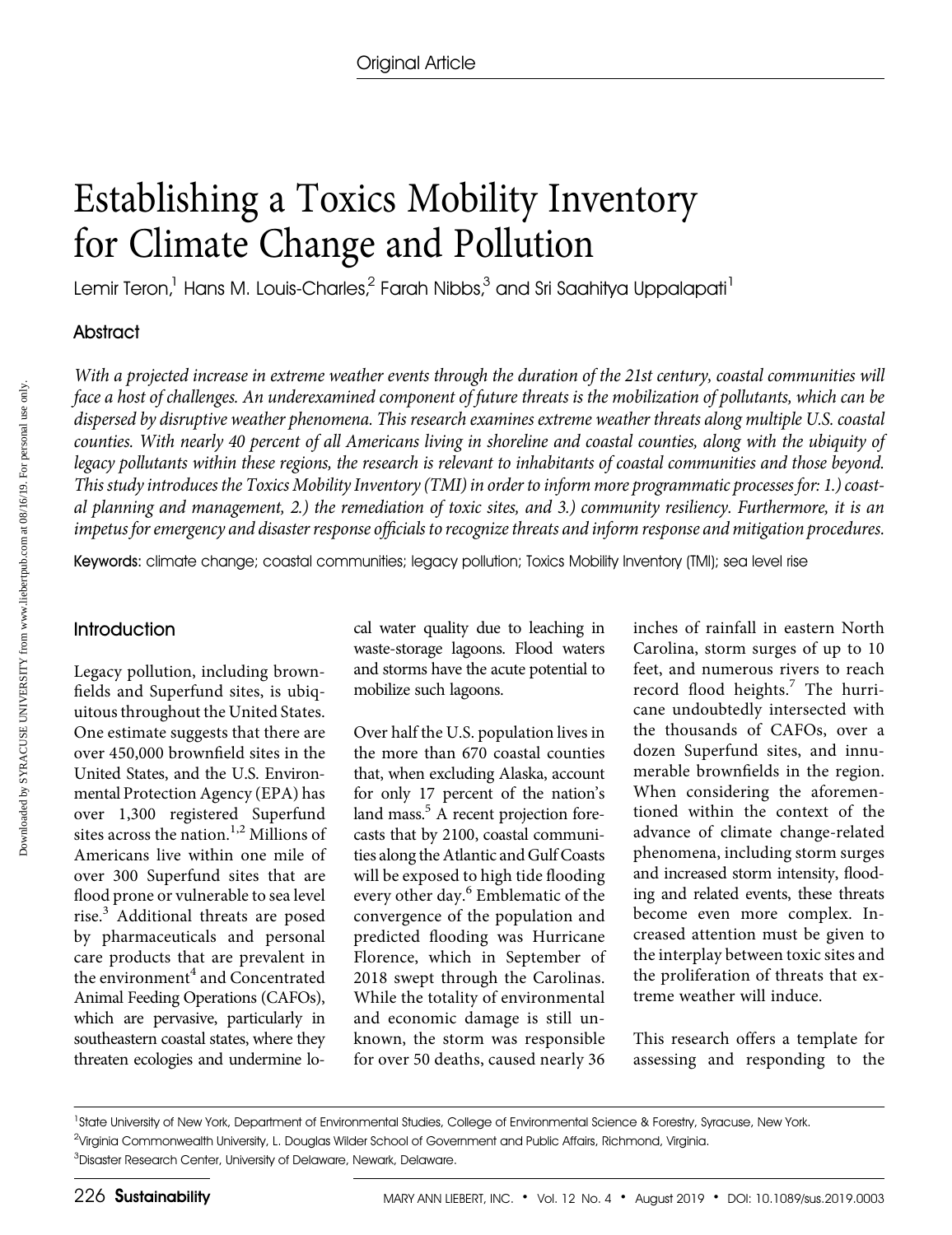harmful impacts that will converge with the interface of extreme weather events and toxics, whose resultant combination will threaten human communities and ecologies alike. It is anchored by a conceptual framework that can be used by multiple actors to consider these threats. The research used brownfield and Superfund databases to pinpoint where sites are located. Geographic information systems (GIS) spatially displays the interface between Superfund sites and potentially catastrophic weather events. For exemplary purposes, the analysis explores sites within Hillsborough County, Florida (Figures 1 and 2). Furthermore, it illuminates the prevalence of both Superfund sites and CAFOs in North Carolina's coastal counties (Table 1) to make clear the prevalence of those facilities in the wake of Hurricane Florence.

### Materials and Methods

This study focuses on toxic sites in Florida for several reasons related to the state's susceptibility to waterbased disasters. First, the mean elevation of the state is 30 m, the third-lowest elevation in the nation. Second, with nearly 12,000 square miles of the state covered by water, it ranks third in terms of water area. Finally, it ranks second in coastline length. The U.S. Department of the Interior's Geological Survey has long recognized the enormous amounts of water required by chemical industries.<sup>11</sup> Additionally, considerable industrial activity and other hazardous waste-producing activities have amassed near Florida's coastal communities and near urban population centers, which produce an assortment of intergenerational threats to public and environmental health. In the case of Florida, this can largely be substantiated by the proliferation and location of the state's brownfields: Broward and Hillsborough Counties alone have over 90 designated brownfield sites.<sup>12</sup>

While chronic toxic threats have long burdened public health, innumerable communities will face concurrent acute threats from extreme weather events. Coastal communities, both domestic and global, are on the frontline of storms, and in recent years have been battered. In 2017 the National Oceanic and Atmospheric Administration (NOAA) identified 17 weather- and climate-related disasters causing damage of over \$1 billion in the United States, $13$  three of which were hurricanes. The 2017 hurricane season dispersed toxins across the Caribbean and U.S. Gulf Coast, and in the case of the latter, over 150,000 homes were placed at increased risk due to threats related to mold, fumes, and toxic water from flooding.<sup>14</sup>

Responses to toxic threats are further complicated when they are coupled with less sensational events and shortterm disruptions of life (e.g., floods, tornados). The threats to coastal communities impact a cross-section of vulnerable parties that include disaster response workers, petrochemical industries, and populations that are not highly mobile and have difficulty quickly evacuating. With the potential for extreme weather, including catastrophic storms, along with related events such as sea-level rise, forecasted to increase due to anthropogenic climate change, the bridging of responses that synthesize these threats becomes urgent. This research urges further scientific exploration of the behavioral impacts that extreme weather events will have on legacy pollution and how toxics will potentially be mobilized; it also points to the need for policies that will address consequent issues.

The Toxics Mobility Inventory (TMI) framework is a tool to be used by an assortment of actors, including emergency response and management officials, policy makers, evacuation coordinators, and urban planners (Table 2). It was developed to consider a union of isolated threats that will converge given predicted weather events coupled with environmental and socioeconomic conditions (i.e., extreme weather events and expected increased impacts, the prevalence of legacy pollution and the potential interface of toxics, along with social and environmental justice concerns).

Socioeconomic conditions are stressed here because, as noted in Pastor et al., $^{15}$  the inability to withstand shocks amplifies the devastation of a storm. Climate change and extreme weather events are projected to have significant social impacts on human communities. However, it should be noted that the effects faced by communities from a singular weather event will be uneven, apart from the physical damage directly attributable to the event itself, because of factors such as access to transportation (or lack thereof), the economics of relocation, and a desire to protect material assets. Furthermore, threats to culture and states' inability to provide human security heighten stress, increasing the potential for violent conflict, $16$  and result in increased migration. Coastal and low-lying areas and their inhabitants will be particularly vulnerable as these areas are projected to suffer from the prevalence of submergence, flooding, and erosion related to sea level rise.<sup>1</sup>

Coastal vulnerability will be further exacerbated by extreme weather events. According to the Intergovernmental Panel on Climate Change 5th Assessment, climate-related drivers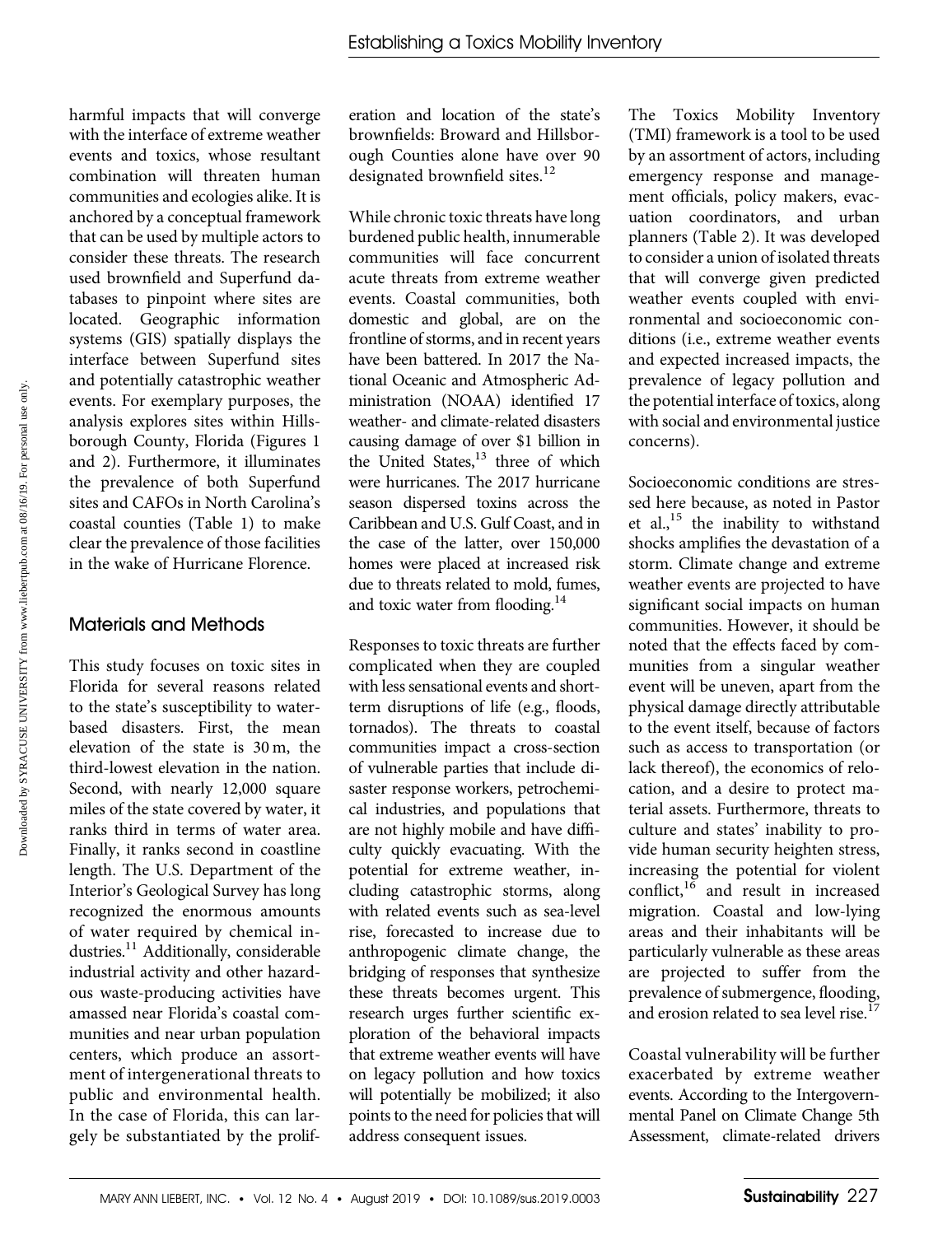| <b>NOAA Coastal Counties</b> | # of CAFOs     | # of Superfund Sites | % of Population between<br>18-64 That Is Uninsured <sup>8,9</sup> | % of Population Living<br>below the Poverty Line <sup>10</sup> |
|------------------------------|----------------|----------------------|-------------------------------------------------------------------|----------------------------------------------------------------|
| Anson                        | 176            |                      | 16.4                                                              | 22.2                                                           |
| Beaufort                     | 17             | $\mathbf{1}$         | 15.9                                                              | 22                                                             |
| Bertie                       | 75             |                      | 15.5                                                              | 27.2                                                           |
| Bladen                       | 190            |                      | 20.2                                                              | 20.7                                                           |
| Brunswick                    | 15             | $\overline{2}$       | 17.6                                                              | 11.9                                                           |
| Camden                       | $\pmb{0}$      |                      | 12.2                                                              | 8                                                              |
| Carteret                     | $\pmb{0}$      |                      | 14.6                                                              | 13.3                                                           |
| Chowan                       | 15             |                      | 14.7                                                              | 17.6                                                           |
| Columbus                     | 54             | $\overline{2}$       | 18.5                                                              | 23.1                                                           |
| Craven                       | 31             | $\mathbf{1}$         | 15.0                                                              | 16.3                                                           |
| Cumberland                   | 42             | $\overline{2}$       | 13.8                                                              | 18.6                                                           |
| Currituck                    | $\mathbf 0$    |                      | 14.1                                                              | 10.7                                                           |
| Dare                         | $\mathbf 0$    |                      | 14.9                                                              | 9.4                                                            |
| Duplin                       | 760            |                      | 25.3                                                              | 20.7                                                           |
| Edgecombe                    | 62             |                      | 15.4                                                              | 25.5                                                           |
| Gates                        | 30             |                      | 13.5                                                              | 15.7                                                           |
| Halifax                      | 36             |                      | 17.2                                                              | 28.1                                                           |
| Hertford                     | 29             |                      | 14.6                                                              | 24.4                                                           |
| Hyde                         | $\mathbf{1}$   |                      | 16.9                                                              | 21.9                                                           |
| Jones                        | 74             |                      | 16.4                                                              | 22.3                                                           |
| Lenoir                       | 120            |                      | 17.7                                                              | 24.7                                                           |
| Martin                       | 15             |                      | 14.0                                                              | 20.5                                                           |
| New Hanover                  | $\mathbf 0$    | 3                    | 13.1                                                              | 15.5                                                           |
| Northampton                  | 49             |                      | 14.6                                                              | 24.3                                                           |
| Onslow                       | 97             | $\overline{2}$       | 12.5                                                              | 13.5                                                           |
| Pamlico                      | $\mathbf 0$    |                      | 15.6                                                              | 17.4                                                           |
| Pasquotank                   | $\overline{2}$ |                      | 15.1                                                              | 20.2                                                           |
| Pender                       | 96             |                      | 16.4                                                              | 12.6                                                           |
| Perquimans                   | $\overline{2}$ |                      | 14.8                                                              | 18                                                             |
| Pitt                         | 79             |                      | 15.1                                                              | 21.7                                                           |
| Richmond                     | 162            | $\mathbf{1}$         | 17.3                                                              | 24.8                                                           |
| Sampson                      | 773            |                      | 23.8                                                              | 20.7                                                           |
| Scotland                     | 61             |                      | 17.4                                                              | 26.4                                                           |
| Tyrrell                      | $\overline{4}$ |                      | 21.5                                                              | 24.4                                                           |
| Washington                   | $\mathsf g$    |                      | 15.6                                                              | 24.8                                                           |
| Wayne                        | 303            |                      | 18.6                                                              | 20.3                                                           |
| Wilson                       | 18             |                      | 17.2                                                              | 18.1                                                           |

\* CAFO: Concentrated Animal Feeding Operation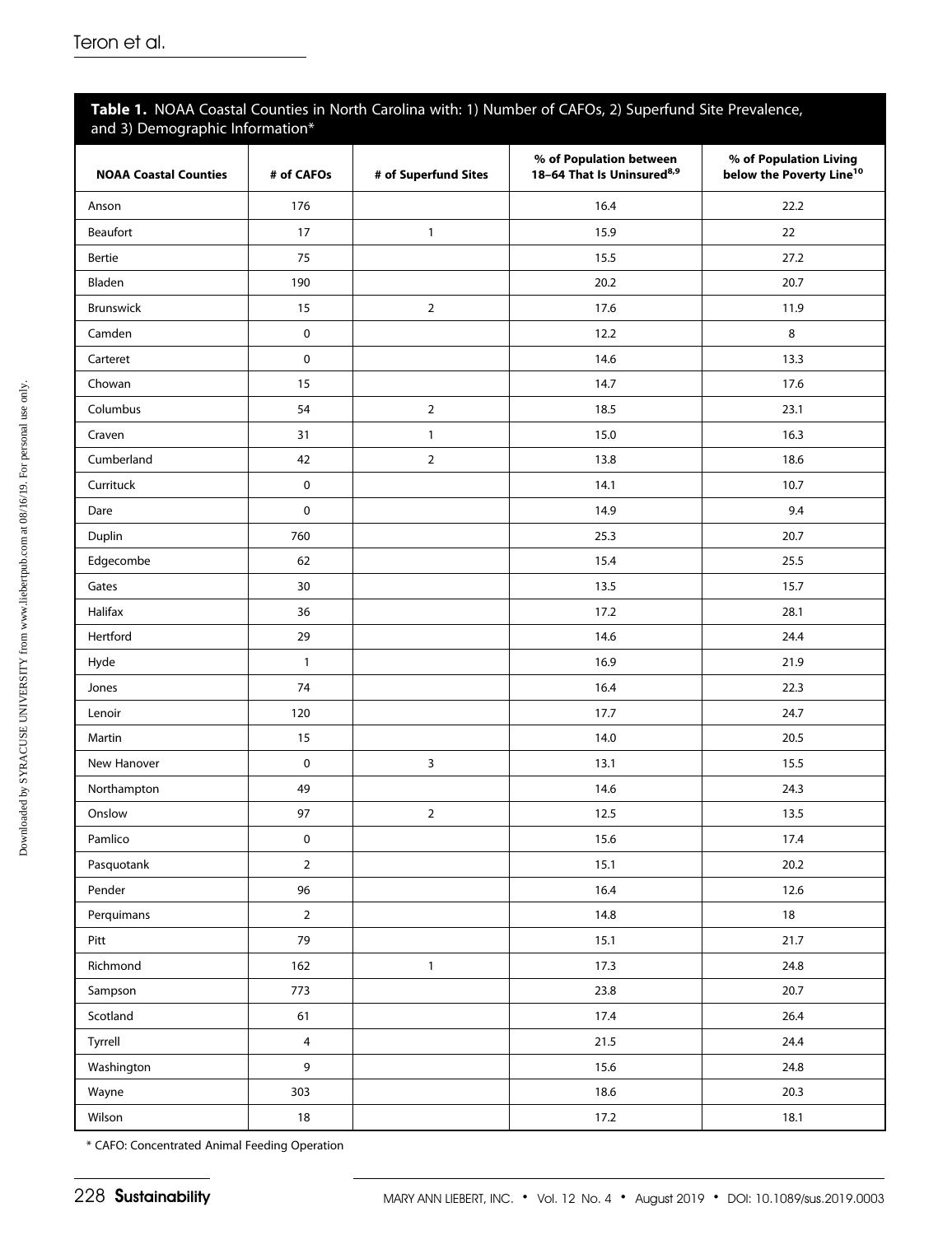| Table 2. A List of TMI Stakeholders, along with Sample Indicators for Various TMI Categories* |                                                                         |                                                       |  |  |  |
|-----------------------------------------------------------------------------------------------|-------------------------------------------------------------------------|-------------------------------------------------------|--|--|--|
| Category                                                                                      | <b>Principle Stakeholders</b>                                           | <b>Example Indicators</b>                             |  |  |  |
| <b>Toxics Sites</b>                                                                           | Industry                                                                | Prevalence of legacy pollution in coastal communities |  |  |  |
|                                                                                               | U.S. EPA                                                                | Profile of toxins (behavior)                          |  |  |  |
|                                                                                               | Local & state governments                                               |                                                       |  |  |  |
| Social                                                                                        | Marginalized communities                                                | Population density of coastal community               |  |  |  |
|                                                                                               | Property owners/renters                                                 | % of population with health insurance                 |  |  |  |
|                                                                                               | Schools & recreational facilities                                       | % of population living below poverty line             |  |  |  |
| Climate Change                                                                                | Local ecologies                                                         | Exposure to tropical storms                           |  |  |  |
|                                                                                               | Human communities                                                       | Flood plan status                                     |  |  |  |
| <b>Emergency Response</b>                                                                     | First responders                                                        | Protective gear & equipment                           |  |  |  |
|                                                                                               | <b>FEMA</b>                                                             | Hazmat training & planning                            |  |  |  |
|                                                                                               | <b>Emergency Management Agencies</b><br>(local, state & tribal nations) |                                                       |  |  |  |
| Topography                                                                                    | Planners                                                                | Impermeable surface cover                             |  |  |  |
|                                                                                               |                                                                         | Combined sewer overflow potential                     |  |  |  |

\*TMI: Toxics Mobility Inventory

include sea level rise, tropical and extratropical cyclones, waves, extreme sea levels, and freshwater inputs and are all projected to have a range of consequences for coastal communities. (See Table 3.)

This study builds upon similar research that has received regional and national attention for at least the last decade. Preparedness and resiliency in the face of extreme weather is influenced by a variety of factors, including: degree of trust in local

governments, social and political capital, and access to communication technology before and after weather events.<sup>18</sup> The potential for exposure amongst marginalized populations remains troublesome and prevalent, considering the scant attention local sustainability planning has given to vulnerable communities,  $^{19,20}$ 

Texas OneGulf, $21$  a working group that broadly evaluates Gulf Coast disasters, has considered efforts to assess and mitigate the toxic sludge that

forms as a result of water infiltrating and mobilizing chemical contaminants. Toxic sludge is a crude term used to define the innumerable chemicals that materialize after flooding and natural disasters, leaving residents and first responders with heightened exposures. NOAA's Beachfront Vulnerability Index<sup>22</sup> is also useful in that it informs coastal communities' exposures to storm surges and erosion; however, it does not consider the pressing toxic threats within or adjacent to these communities.

| Table 3. Climate Drivers and Effects* |                                                             |                                                                                  |  |  |  |
|---------------------------------------|-------------------------------------------------------------|----------------------------------------------------------------------------------|--|--|--|
| <b>Climate Driver</b>                 | <b>Physical/Chemical Effects</b>                            | <b>Trends and Projections</b>                                                    |  |  |  |
| Sea level rise                        | Flood damage; erosion; rising water tables/impeded draining | Global mean sea level, very likely increase                                      |  |  |  |
| Tropical cyclones                     | Coastal flooding; erosion; infrastructure damage            | Likely increase in most intense tropical cyclones                                |  |  |  |
| Extreme sea levels                    | Coastal flooding; erosion                                   | High confidence of increase to global mean sea level                             |  |  |  |
| Freshwater inputs                     | Altered flood risk in coastal lowlands                      | Medium confidence in net declining trend in annual volume<br>of freshwater input |  |  |  |

\*Adapted from Wong, et al.<sup>17</sup>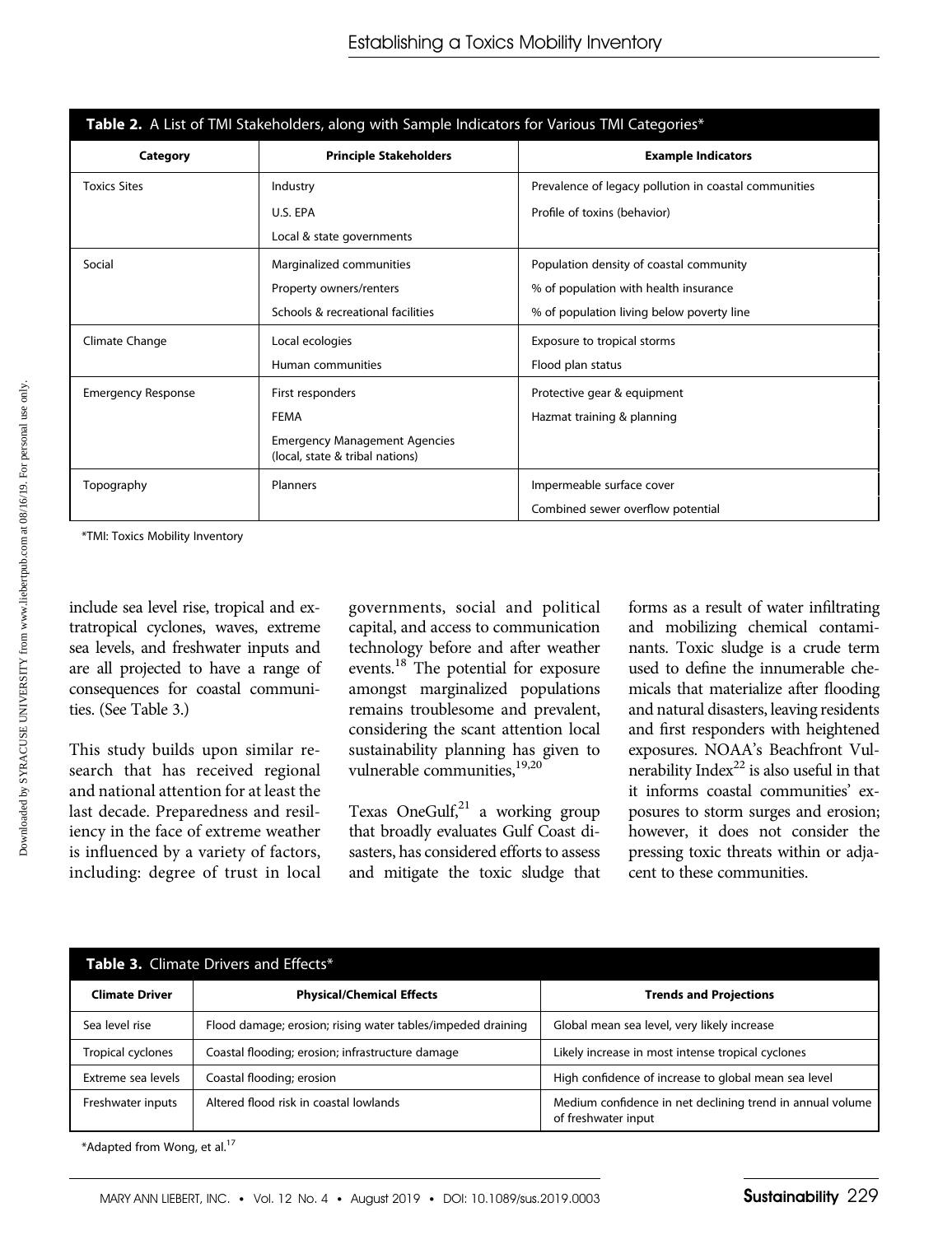The year 2017 saw 44 flood or hurricane major disaster events—eight more than the previous year. This is in concert with the increasingly prominent threat of high-tide flooding.<sup>23</sup> While the U.S. Government Accountability Office has begun to assess flood-related risks of National Priorities List (NPL) sites, the recent EPA prioritization of the most vulnerable Superfund sites does not account for flooding or sea level rise.<sup>3</sup> Floods and resultant water damage have placed crippling tolls on communities, leading to human casualties, infrastructure and transportation network damage, and other property damage.<sup>16</sup>

It has been established that human activity, along with processes invoked by urbanization, have intensified both urban runoff and related pollution, and that the concentration of trace elements are more prevalent in industrial areas than residential ones.<sup>24</sup> This is critical given the attention that TMI places on Superfund sites and brownfields. Furthermore, floods occur more than any other natural disaster and are the most consequential in terms of the number of humans affected by them; they lead to the highest death tolls.<sup>25,26</sup>

Evidence suggests that flooding has the ability to transport both stationary chemicals (e.g., toxics stored in household garages or barns) and to remobilize chemicals such as chlorinated pesticides and organophosphates, as well as other agricultural chemicals, and concentrated levels of dioxin, volatile organic compounds (VOCs), cyanide, and heavy metals already released into the environment.<sup>27</sup> Additionally, heavy metals such as mercury have the ability to be transported across the flood plain via runoff, leading to the bioaccumulation of the element.<sup>28</sup> Elements such as arsenic have been found in sediment after flooding events,<sup>29</sup> and metals such as cadmium, copper, and lead are persistent in aquatic environments and have the ability to form in-stream toxicity.<sup>24</sup>

It is important to classify metals into their two aquatic states, either dissolved or in particulate form. The former is much more mobile, while the latter can be considered less of a threat in the particulate state, but given the proper conditions, can be dissolved and become bioavailable.<sup>24</sup> One evaluation illuminated the infiltration of historic arsenic, not indigenous to an area pre-flood, to local schools and playgrounds post-flood,<sup>29</sup> creating a considerable public health threat due to the heightened vulnerability of children.

In a review of epidemiological studies related to the health effects of toxics mobilization following floods, Euripides and Murray<sup>27</sup> noted the redistribution of chlorinated pesticides and organophosphates along with herbicides, including banned toxics (chlorinated pesticides) and elevated levels of various agriculture chemicals along concentrated levels of dioxin, VOCs, cyanides, and heavy metals. It is vital to acknowledge the threats that mobilized legacy pollution poses to human communities. The array of adverse human health effects, based on exposure types, can range from neurobehavioral dysfunction, including memory loss, to cerebral atrophy and respiratory infection.30

The TMI is informed by indicators pertaining to: 1) three climaterelated factors (storm surge potential, projected storm frequency, and storm intensity); 2) those looking at the location, clustering, and chemical profile of pollution sites; 3) the po-

tential for freshwater input to affect the mobilization of toxics; and 4) the socioeconomic conditions that inform vulnerability. To see how the inventory manifests, the study initially looked at all NOAA-classified coastal counties in Florida and North Carolina to come up with a baseline of counties that would be on the frontlines of tropical storm activity in the United States. This was followed by categorizing the Florida-based Superfund sites in Hillsborough County and plotting them using  $\text{E}\text{sri}^{\circledR}$  Arc- $\mu$ <sub>T</sub>  $\mu$ <sub>Map</sub>T<sub>M</sub> software, and then adding economic and racial layers to provide a socioeconomic contextualization for the sites.

The variables of race and income were used, which, though they are not determinants of vulnerability, do inform it. Data for each county included the percentage of people of color and the percentage of households in each census block group with annual household income at or below \$25,000, a figure analogous to the federal poverty line for a family of four. A two-mile radius around Superfund sites was created to capture how sites are situated within these counties. This data captures which groups have heightened proximity to these sites and immediate exposure in the event of facility or site breach.

For purposes of illustration, Figures 1 and 2 highlight seven Superfund sites, along with the socioeconomic indicators. While sites are scattered across a number of socioeconomic communities, all sites are within a two-mile radius of neighborhoods with heightened poverty levels (at least 31 percent of households with incomes at or below \$25,000 annually and in neighborhoods with a minimum of 31 percent of residents identified as people of color).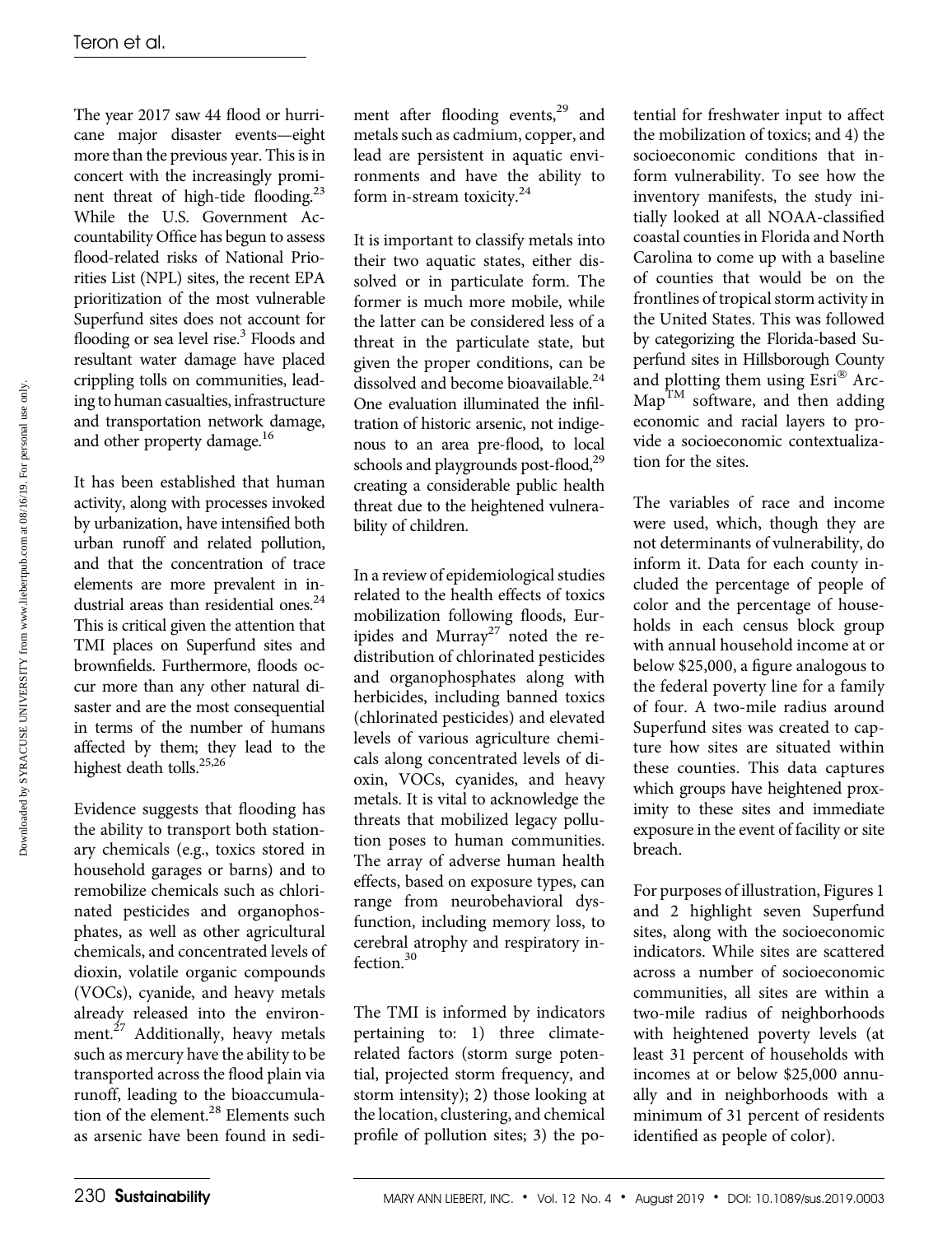

Figure 1. Hillsborough County, Legacy Pollution and Race: Percentage of people of color in census block groups and location of Superfund sites



Figure 2. Hillsborough County, Legacy Pollution and Income: Percentage of households making less than \$25,000 in census block groups and location of Superfund sites

### **Discussion**

There is a need for awareness about the unacknowledged threat toxics present during extreme weather events. By identifying specific sites in a GIS analysis, this study presents a geospatial representation of site proximity to coasts, communities, and each other. While a political

economy that allows for the proliferation of toxic sites is not within the purview of this research, it is conceded that the coupling of risks associated with hazardous facilities and vulnerable demographics are indeed well cemented as part of the environmental justice literature, 31,32 and that heightened vulnerability can be a function of, and exacerbated by, racial inequality, poverty, and access to health care.

With this knowledge, a few key determinations are essential. First, as climate threats expose coastal regions to greater harm, comprehensive analysis based on population groupings and chemical analysis, coupled with local topography, the chemical behavior of toxins, and specific stormrelated analysis, must be conducted. This analysis should involve tools not limited to remote sensing and GIS, climate modeling, and the use of a range of socioeconomic data sets.

In introducing the TMI, the authors have offered professionals (including scholars and practitioners), policy makers and planners, emergency response officials, and communities a tool to aid in the prioritization of site remediation and the ordering of evacuation based on community characteristics. This research adds an increased urgency to reevaluating priorities, and also underscores the necessity of urban development and disaster and sustainability planning that is informed by consciousness of these conditions.

Consider the devastation that Hurricane Harvey caused along Texas's Gulf Coast during the summer of 2017, and the prevalence of oil refineries and other petrochemicals in that region. Further research and policy goals should give attention to, and raise questions, including: 1.) How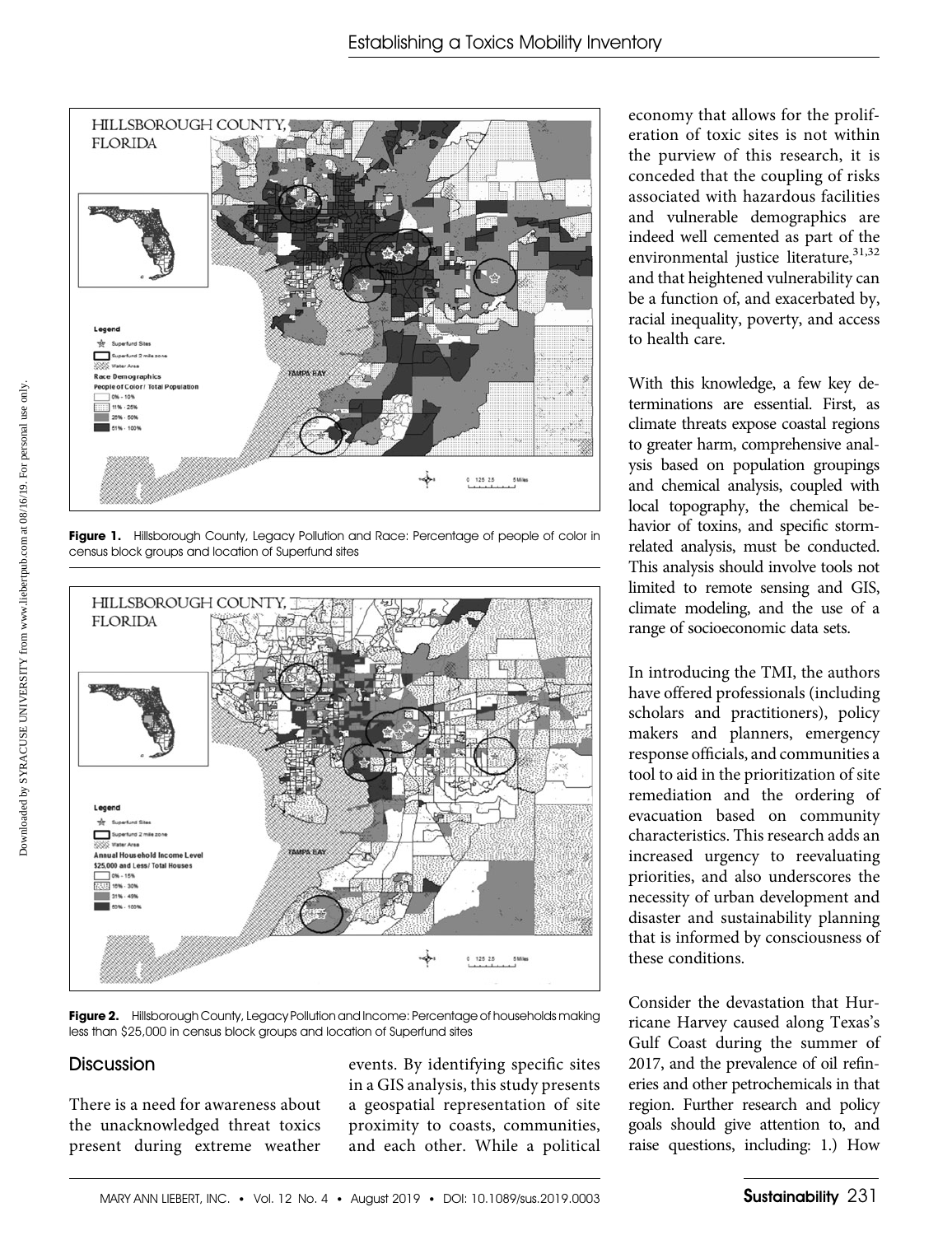should state and federal government programs identify, prioritize, and treat sites that are problematic due to their geographic location within the context of extreme weather? 2.) What vulnerabilities will storm surges, sea level rise, and other climate-change related phenomena promote? 3.) How should vulnerable populations, with diminished capacity to withstand the shocks of climate events, hazardous waste, and legacy pollutant migration, act to repel, mitigate, and/or neutralize threats; and 4.) How should emergency responders act in the face of the potential increased encounters with waste and pollution in a TMI-relevant context?

This research seeks to provide a framework for future exploration for specific analysis as to how toxins will be dispersed in the hopes of informing proactive behavior in the remediation of sites. A political economy that has allowed toxic sites to persist for decades without remediation is not conducive to public and ecological well-being and sustainability, and must also be reorganized.

While this research offers a framework to look at the potential secondary disasters caused by the mobilization of site-based toxics following extreme weather events, to be clear, the authors recognize that legacy pollution sites exacerbate vulnerabilities, and the potential for environmental and human health threats must be comprehensively characterized based on the composition of respective sites. With the maturation of climate change and the development of associated phenomenon including intensified storm surges and elevated high tides, coastal communities will be disrupted. Due to existing environmental threats, including legacy pollution, the amalgamated threats will be

magnified. Preliminary findings show an assortment of toxic sites in coastal areas vulnerable to tropical storms, as well as in high-poverty communities with substantial populations of color. Governments will have to pursue policy options to remediate legacy pollution sites in order to avoid distribution of toxic chemicals in the face of extreme weather events.

In concert with the increase of environmental impact assessments with considerations for climate change that have grown in recent years in public infrastructure and building project planning,  $33$  more holistic considerations that focus on fortification against legacy threats need to be engaged in and acted upon. Fresh approaches will be necessary from multiple levels of government. Consider that of the over \$48 billion that the Federal Emergency Management Agency (FEMA) has dispersed via post-flood public assistance grants between 1998 and 2014, none of those funds were directly earmarked for the threat of floods to toxics sites.<sup>34</sup> It is imperative that governments and other germane actors begin to incorporate TMI frameworks and thinking into comprehensive planning in order to adequately address forthcoming challenges in impacted areas.

## Author Disclosure Statement

No competing financial interests exist.

## **References**

1. U.S. EPA. Brownfield Sites. 2016. https://archive.epa.gov/pesticides/reg ion4/landrevitalization/web/html/ brownfieldsites.html (last accessed 6/16/2018).

2. U.S. EPA. 2018. Superfund: National Priorities List (NPL). https:// www.epa.gov/superfund/superfundnational-priorities-list-npl (last accessed 6/16/2018).

3. Dearen J, Biesecker M, and Kastanis A. AP finds climate change risk for 327 toxic Superfund sites. AP News, Dec. 22, 2017. https://apnews .com/31765cc6d10244588805ee738 edcb36b/ (last accessed 6/16/2018). 4. Hoyett Z, Owens MA, Clark CJ II, et al. A comparative evaluation of environmental risk assessment strategies for pharmaceuticals and personal care products. Ocean Coast Management 2016;127:74–80. https:// www.sciencedirect.com/science/article/ pii/S0964569116300576 (last accessed 6/26/2019).

5. NOAA. Strategic Environmental Assessments Division. NOAA's List of Coastal Counties for the Bureau of the Census Statistical Abstract Series. https://www.census.gov/geo/landview/ lv6help/coastal\_cty.pdf (last accessed 6/16/2018).

6. NOAA. Patterns and Projections of High Tide Flooding along the U.S. Coastline Using a Common Impact Threshhold. NOAA Technical Report NOS CO-OPS 086. Feb. 2018. https:// tidesandcurrents.noaa.gov/publica tions/techrpt86\_PaP\_of\_HTFlooding .pdf (last accessed 6/26/2019).

7. NOAA. National Centers for Environmental Information. US Billion-Dollar Weather & Climate Disasters 1980–2019. https://www.ncdc.noaa .gov/billions/events.pdf (last accessed 7/12/2019).

8. U.S. Department of Agriculture. Economic Research Service. Percent of Total Population in Poverty, 2017. https://data.ers.usda .gov/reports.aspx?ID=17826 (last accessed 6/26/2019).

9. U.S. Census Bureau. SAIPE State and County Estimates for 2016. https:// census.gov/data/datasets/2016/demo/ saipe/2016-state-and-county.html (last accessed 6/16/2018).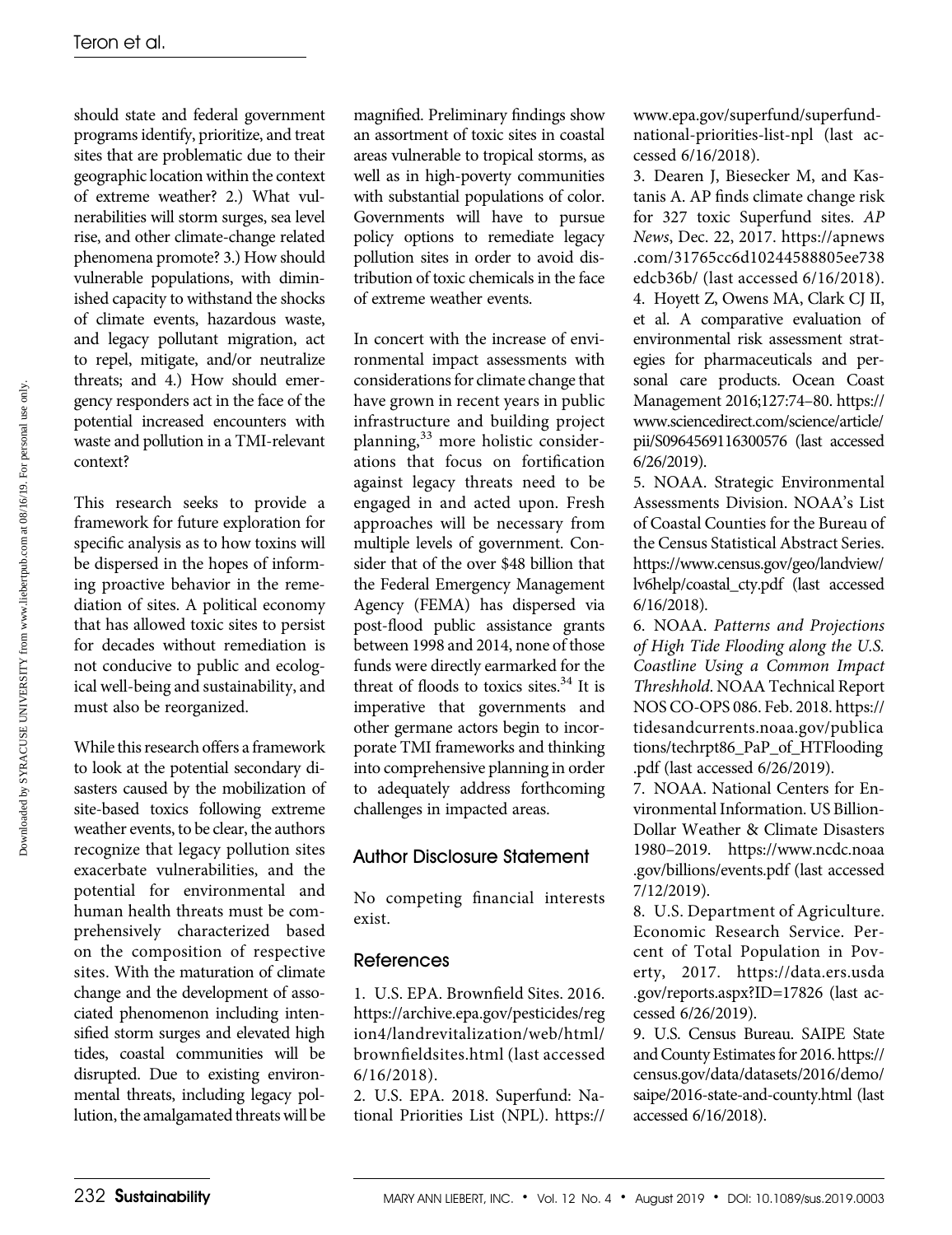10. U.S. Department of Agriculture. Economic Research Service. County Level Data Sets: Poverty (2017). https:// data.ers.usda.gov/reports.aspx?ID=178 26#Pb7aa8e0ce31544dca1b4d00f7c84 ebfc\_3\_378iT4 (last accessed 7/13/ 2019).

11. U.S. Geological Survey. Water Requirements of Selected Industries. Water-Supply Paper 1330. U.S. Dept. of the Interior, Washington, DC, 1955. https://pubs.er.usgs.gov/publication/ wsp1330 (last accessed 7/28/2019).

12. Florida Department of Environmental Protection. Florida Brownfields Area and Site Documentation. 2018. https://floridadep.gov/waste/ waste-cleanup/content/florida-brown fields-area-and-site-documentation (last accessed 6/16/2018).

13. NOAA Centers for Environmental Information. Billion-Dollar Weather and Climate Disasters: Overview. 2018. https://www.ncdc.noaa.gov/billions/ (last accessed 6/16/2018).

14. Jansen B, and Maag C. 2017. Houston faces threats from mold, fumes and toxic water in cleanup after Harvey. USA Today, Sept. 2, 2017. https://www.usatoday.com/story/news/ 2017/09/02/houston-faces-threatsmold-fumes-and-toxic-water-cleaningup-after-harvey/628190001/ (last accessed 6/16/2018).

15. Pastor MP, Bullard RD, Boyce JK, et al. In the Wake of the Storm: Environment, Disaster, and Race after Katrina. Russell Sage Foundation, New York, 2006.

16. Adger WN, Pulhin JM, Barnett J, et al. Human security. In Field CB, Barros VR, Dokken DJ, et al. (eds.), Climate Change 2014: Impacts, Adaptation, and Vulnerability. Part A: Global and Sectoral Aspects. Contribution of Working Group II to the Fifth Assessment Report of the Intergovernmental Panel on Climate Change. Cambridge University Press, Cambridge, England, 2014.

17. Wong PP, Losada IJ, Gattuso JP, et al. Coastal systems and low-lying areas. In Field CB, Barros VR, Dokken DJ, et al. (eds.), Climate Change 2014: Impacts, Adaptation, and Vulnerability. Global and Sector Aspects. Contribution of Working Group II to the Fifth Assessment Report of the Intergovernmental Panel on Climate Change. Cambridge University Press, Cambridge, England, 2014, pp. 361– 409.

18. Martins VN, Louis-Charles HM, Nigg J, et al. Household disaster preparedness in New York City before Superstorm Sandy: Findings and recommendations. J Homel Secur Emerg Manag 2018;15(4). https://doi.org/10 .1515/jhsem-2017-0002 (last accesssed 7/15/2019).

19. Teron LT. A language of (in) justice: Expanding the sustainability planning lexicon. Environ Justice 2015;8(6):221–226.

20. Teron LT. Sustainably speaking: Considering linguistic isolation in citywide sustainability planning. Sustain J Record 2016;9(6):289– 294.

21. Texas OneGulf. Texas OneGulf Disaster Research Response Program. Houston, TX, Jan. 25–26, 2016.

22. NOAA Office for Coastal Management. Building Resilient Communities Using a Beachfront Vulnerability Index in South Carolina. 2017. https:// coast.noaa.gov/digitalcoast/stories/vul nerability-index.html (last accessed 6/ 16/2018).

23. Scata J. A New Flood Protection Standard for the US Flooding Problem. Natural Resources Defense Council, Mar. 13, 2018. https:// www.nrdc.org/experts/joel-scata/new -flood-protection-standard-us-flood

ing-problem (last accessed 6/26/ 2019).

24. Joshi UM, and Balasubramanian R. Characteristics and environmental mobility of trace elements in urban runoff. Chemosphere 2010;80(3) 310–318.

K, Woodward A, Campbell-Lendrum D, et al. Human health: Impacts, adaptation, and co-benefits. In Field CB, Barros VR, Dokken DJ, et al. (eds.), Climate Change 2014: Impacts, Adaptation, and Vulnerabiity. Part A: Global and Sectoral Aspects. Contribution of Working Group II to the Fifth Assessment Report of the Intergovernmental Panel of Climate Change. Cambridge University Press, Cambridge, England, 2014, pp. 709– 754.

26. Guha-Sapir D, Vos F, Below R, et al. Annual Disaster Statistical Review 2011: The Numbers and Trends. Centre for Research on the Epidemiology of Disasters, Brussels, 2012.

27. Euripides E, and Murray V. Public health impacts of floods and chemical contamination. J Public Health 2004;4:376–383.

28. Lee GF, and Jones-Lee A. Summary: Putah Creek Mercury Water Quality Issues. El Macero. 2008. http://www.gfredlee.com/DSCSOC/ 2008/Putah\_Creek\_Mercury\_summary .pdf (last accessed 7/15/2019).

29. Rotkin-Ellman M, Solomon G, Gonzales CR, et al. Arsenic contamination in New Orleans soil: Temporal changes associated with flooding. Environ Res 2010;19–25.

30. Burns K, and Harbut M. Chemical Hazards in Floods & Disasters: Fuels. Sciencecorps, 2012. http:// www.sciencecorps.org/floods-fuels/ Chemical\_Hazards\_in\_Floods\_and\_